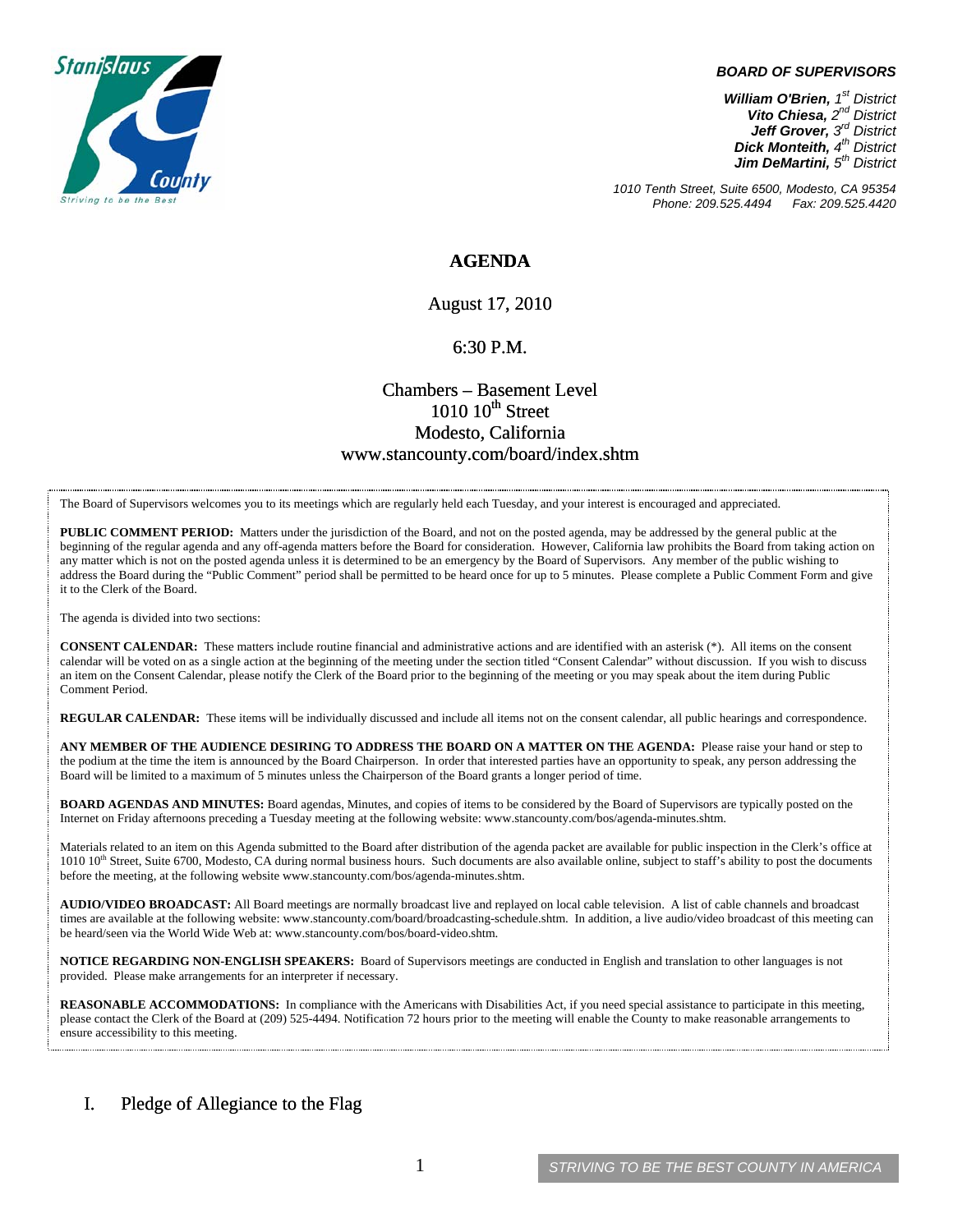- II. Moment of Silence for Stanislaus County Deputy District Attorney Nate Baker and Tony Refuerzo of the Department of Public Works
- III. Public Comment Period
- IV. Consent Calendar
- V. Agenda Items
	- A. Miscellaneous
	- 1. Approval of the Minutes for August 3, 2010 ([View Item\)](http://www.stancounty.com/bos/minutes/2010/min08-03-10.pdf)
	- \* 2. Approval of Appointment of Carmen Morad to the In-Home Supportive Services Advisory Committee ([View Item\)](http://www.stancounty.com/bos/agenda/2010/20100817/A02.pdf)
	- \* 3. Approval to Proclaim August 2010 as Assyrian Heritage Month in Stanislaus County ([View Item\)](http://www.stancounty.com/bos/agenda/2010/20100817/A03.pdf)
	- \* 4. Approval to Adopt an Amendment to the Conflict of Interest Code of the Stanislaus County Assessment Appeals Board ([View Item\)](http://www.stancounty.com/bos/agenda/2010/20100817/A04.pdf)
	- B. Chief Executive Office
	- 1. Approval to Accept the Third Update of the Immediate Action Plan to Secure the Men's Honor Farm in Accordance with Public Contract Code Section 22050 for the Abatement, Demolition and Clean-Up of the Destroyed Barracks – Chief Executive Office ([View Item\)](http://www.stancounty.com/bos/agenda/2010/20100817/B01.pdf)
	- \* 2. Approval of the Labor Agreement Between the County and Service Employees International Union Local 521 Representing the Community and Health Services Bargaining Unit – Chief Executive Office ([View Item\)](http://www.stancounty.com/bos/agenda/2010/20100817/B02.pdf)
	- C. Department of Public Works
	- \* 1. Approval to Adopt Plans and Specifications for Improvements at South Ninth Street and Latimer Avenue Intersection - Federal Project No. HSIPL-5938(161) ([View Item\)](http://www.stancounty.com/bos/agenda/2010/20100817/C01.pdf)
	- D. Department of Planning and Community Development
	- E. County Counsel
- VI. Scheduled Matters
	- 6:35 p.m. Public Hearing to Consider Planning Commission's Recommendation for Approval of Community Plan Amendment No. 2009-01 and Rezone Application No. 2009-01, Pelandale Commercial, a Request to Amend the Salida Community Plan and Zoning Designation of an 8.71 Acre Parcel from Highway Commercial Planned Development (HCPD) to Planned Development (PD) and Rezone Expired PD (151) to a New PD to Permit Construction of 107,000 Square Feet of New Buildings for Retail and Drive Thru Businesses on Property Located at the Northeast Corner of Pelandale Avenue and Sisk Road, in the Salida Area ([View Item\)](http://www.stancounty.com/bos/agenda/2010/20100817/PH635.pdf)
- VII. Correspondence
	- 1. This Board has received a notice from the Modesto Irrigation District and the Turlock Irrigation District regarding the re-licensing of the Don Pedro Project. (Recommendation: Refer to the Department of Public Works.) ([View Item\)](http://www.stancounty.com/bos/agenda/2010/20100817/Corr01.pdf)